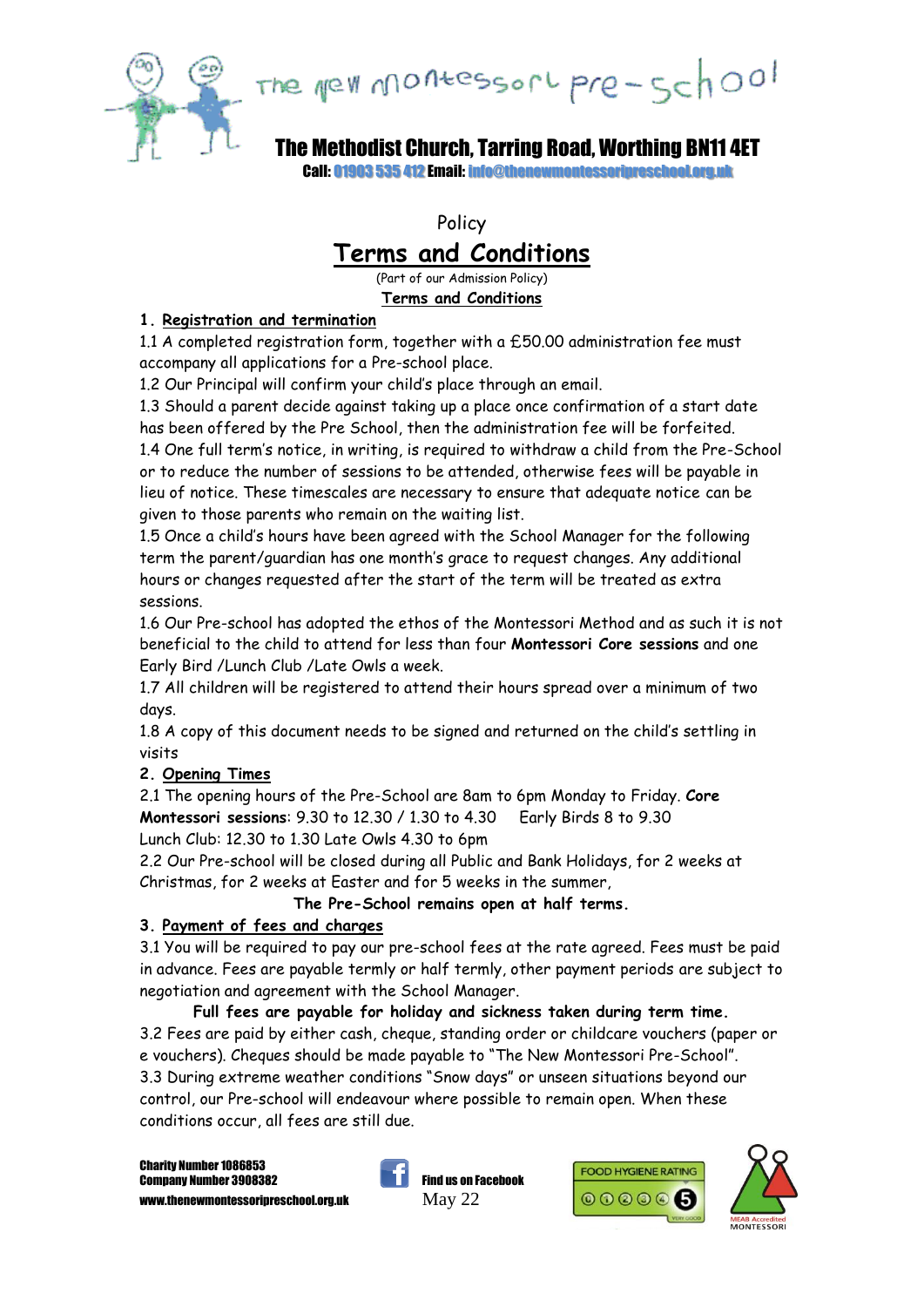the MeVi Montessori pre-school



# The Methodist Church, Tarring Road, Worthing BN11 4ET

Call: 01903 535 412 Email: info@thenewmontessoripreschool.org.uk

3.4 Following our Admissions Policy children accessing funding who are **not** on **"stand alone sessions"** will be charged at the agreed rate.

3.5 Following our Admission Policy children on funded standalone sessions will not be charged any amount on top of the child's hours of entitlement. For additional hours payment is expected at the rate agreed.

#### **The choice of payment method and timing must be confirmed with the School Manager before the start of each term.**

3.6 Pre-School fees are subject to an annual review by our Management Committee; however, the Pre-School reserves the right to increase these at other times upon giving one terms notice in writing.

3.7 Late collection of your children will be charged at  $\frac{1}{2}$  hourly intervals. At £10 for the first  $\frac{1}{2}$  an hour and £15 any subsequent  $\frac{1}{2}$  hours.

3.8 Any extra hours/sessions required during our current term must be requested in writing to the School Manager and paid for in advance.

3.9 To offset some of the charges applied by our Bank returned cheques will incur a  $£10$ charge.

3.10 Sessions/hours cannot be **swapped** under any circumstances.

# **4. Sickness**

4.1 To ensure the welfare of all children and staff, the Pre-School reserves the right to refuse admission to any child, who in the opinion of our management is too ill to attend. 4.2 If a child is taken ill whilst at the Pre-School every effort will be made to contact the parent/guardian on the emergency contact numbers provided. Notification of any changes to these numbers should therefore be made, immediately in writing, to the School Manager.

4.3 If a child is suffering from or is suspected of suffering from an infectious illness, the child should remain at home until a doctor has certified that the child is fit to return to Pre-School or until the NHS recommended isolation period is over.

4.4 Parent/Guardians of un-immunised children will be required to complete a form on registration agreeing to keep their child at home if outbreaks of illness protected by childhood immunisations occur in our area.

**5. Cancellation/termination of contract with Pre-school.**

5.1 Once your child's registration has been accepted and our Principal has booked your child's hours either party can cancel the offer by giving seven days written notice. 5.2 Once your child has started their four-one-hour visits a term's notice in writing is required

I have read and agree to abide by the Terms and Conditions. I understand that any agreement made by myself and the Pre-School for a variation to the Terms and Conditions will be stated in writing by our School Manager.